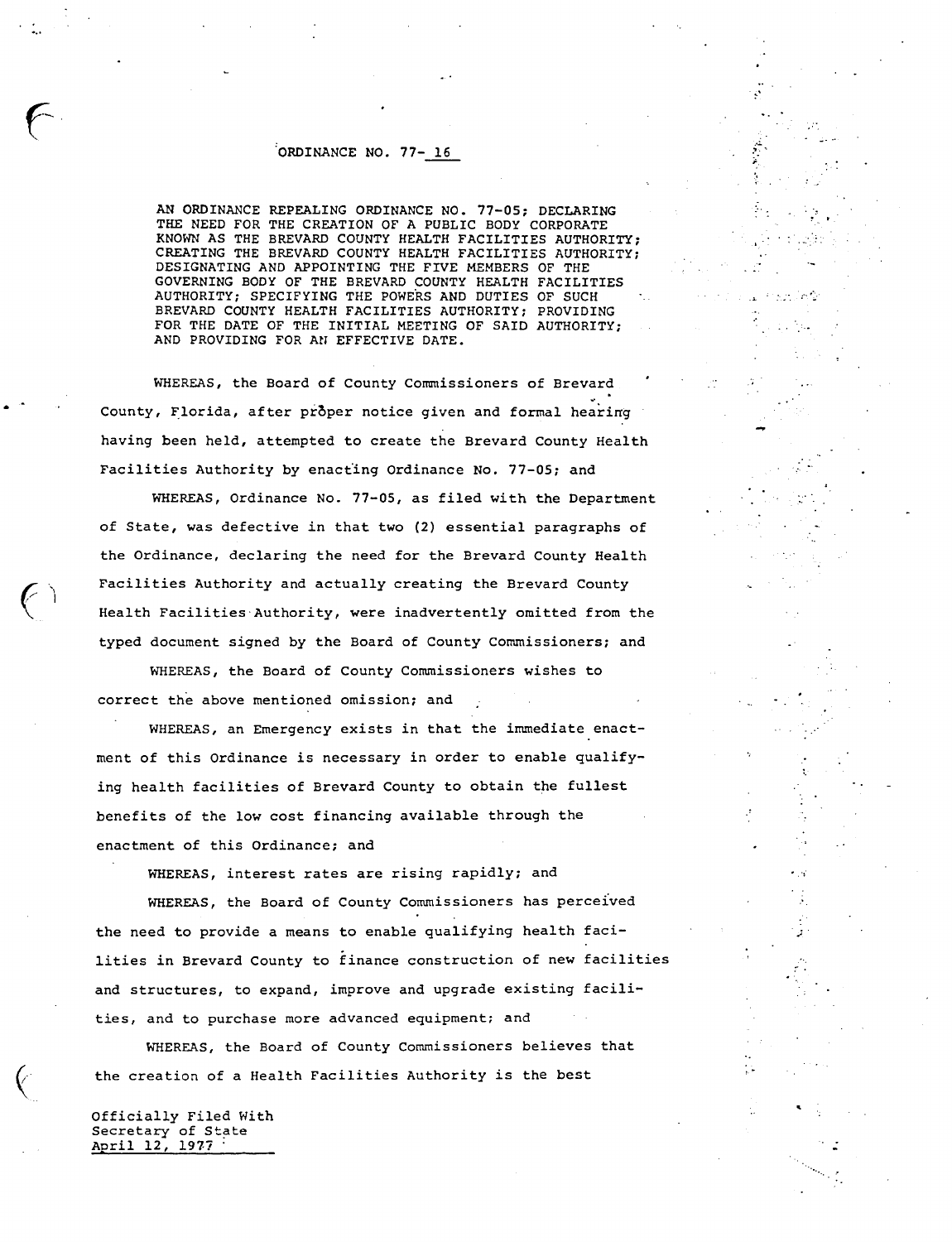method of satisfying the needs *set* out above; and

WHEREAS, the Health Facilities Authority Law (Part III of Chapter 154 of the Florida Statutes) authorizes the Board of County Commissioners to create a Health Facilities Authority to provide for the needs outlined above; and

WHEREAS, any further delay in the creation of the Brevard County Health Facilities Authority would jeopardize the Authority's ability to obtain financing for worthy projects at a reasonable rate.

NOW, THEREFORE, BE IT ORDAINED, BY THE BOARD OF COUNTY COMMISSIONERS OF BREVARD COUNTY, FLORIDA, as follows:

Section 1. Ordinance No. 77-05 (to be designated as Chapter 13, Article V, Sections 13-76 through 13-77 of the Code of Brevard County, Florida) is hereby repealed.

Section 2. An Emergency is hereby found and declared to exist in that any further delay in the creation of the Brevard County Health Facilities Authority will jeopardize the Authority's abillty to obtain low cost financing for essential projects and thus jeopardize the purposes of this Ordinance.

Section 3. A new Ordinance of the Code of Brevard County Florida to be designated as Chapter 13, Article V, Sections 13-76 through 13-79 of said Code, is hereby adopted to read as follows:

"ARTICLE V. BREVARD COUNTY HEALTH FACILITIES AUTHORITY.

Section 13-76. Declaration of Need. The Board of County Commissioners of Brevard County, Florida, hereby finds and declares that it is essential that the people of Brevard County have access *to* adequate medical care and health facilities, and that it is essential that health facilities within Brevard County be provided with additional means to assist them in the development and maintenance of the public health. As a result, the Board of County Commissioners of Brevard County finds and declares that there is a need for the creation of the Brevard County Health Facilities Authority pursuant to the Health

 $-2-$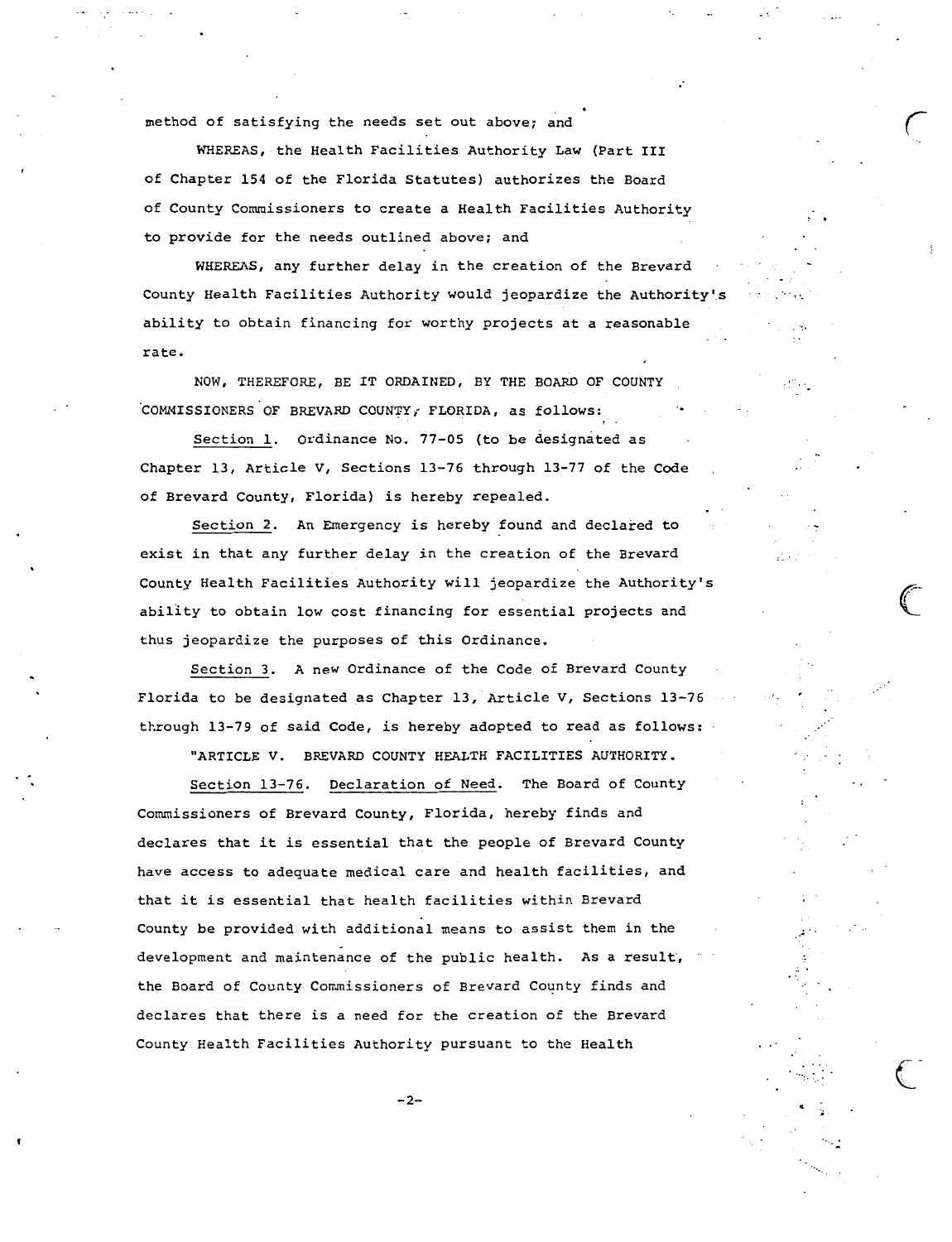Facilities Authorities Law (Chapter 74-323, Laws of Florida, **1974,** being Part III of Chapter 154 of the Florida Statutes).

Section 13-77. The Brevard County Health Facilities Authority is hereby created and may transact the business and perform the duties and exercise the powers prescribed by the Health Facilities Law and this Ordinance.

> Section 13-78. Designation and Appointment of Members: a. The Board of County Commissioners shall designate five (5) persons who are residents of Brevard County, as members of the Authority. Of the members first : appointed, one shall serve for one (1) year, one for two (2) years, one for three (3) years and two for four (4) years; and each of.said members appointed shall further serve until his successor is appointed and has qualified. Thereafter, the Board of County Commissioners shall appoint for terms of four (4) years each, a member or members to succeed those whose terms expire.

- b. Each member of the Authority, before entering upon his duties, shall take and subscribe the oath or affirmation required by the State Constitution for the State of Florida, and a record of each oath shall be filed in the Department of State of Florida and with the Clerk of the Board of County Commissioners.
- c. Each of the above-prescribed terms shall commence upon the initial meeting of the Authority after administration of the oath of office to each member.
- d. Each member of the Authority shall be eligible for reappointment.
- e. Any member of the Authority may be removed by the Board of County Commissioners of Brevard County for misfeasance, malfeasance or willful neglect of duty.

*(* -3-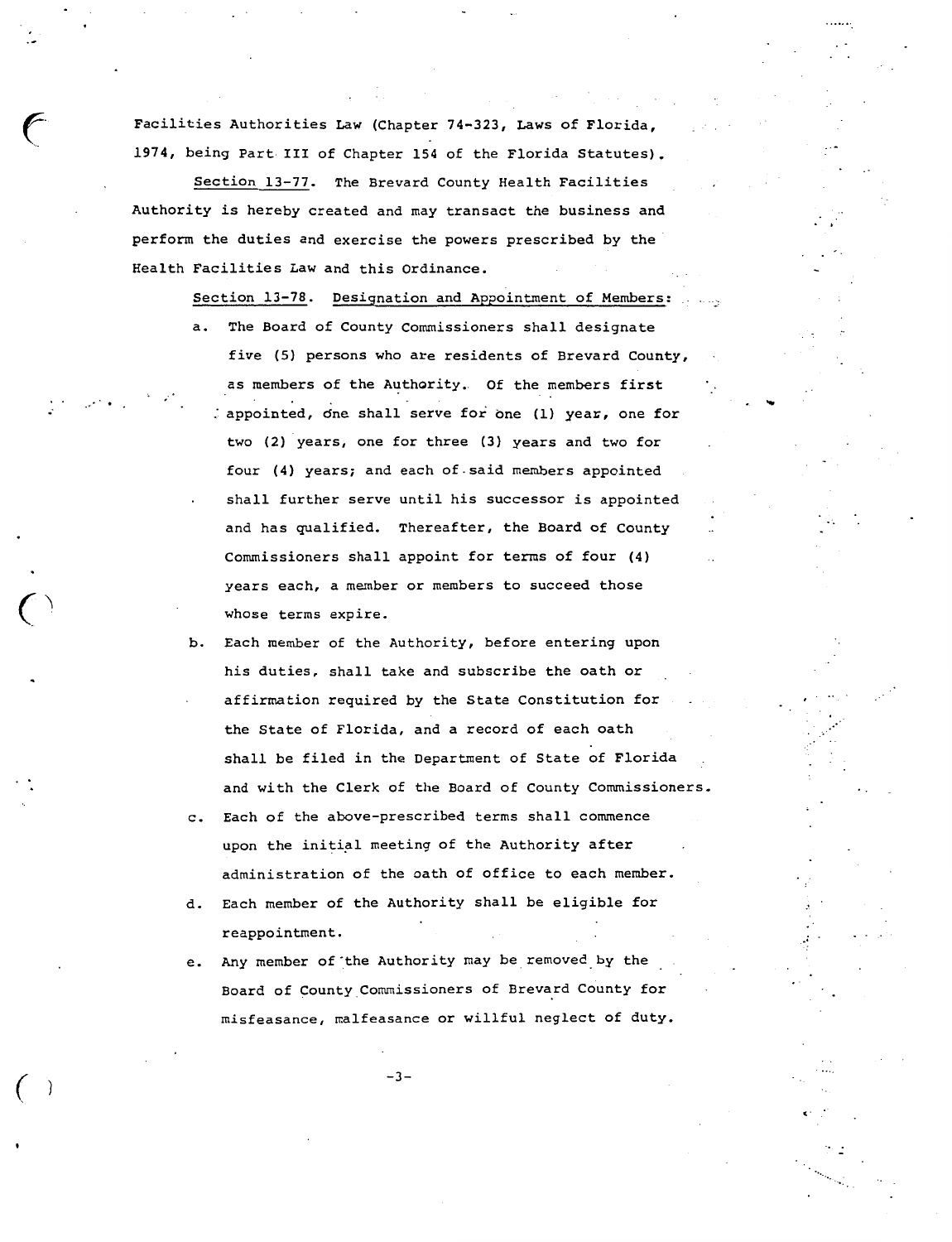- f. The Authority at its initial meeting, and annually thereafter, shall elect one of its members as Chairman and one as Vice Chairman.
- g. The Authority shall keep a record of its proceedings and shall be custodian of all books, documents, and papers filed with it and of its Minute Book or Journal and Official Seal. The Authority shall cause copies to be made of all its Minutes and other records and documents and shall give certificates under its Official Seal to the effect that such copies are true copies, and all persons dealing with said Authority may rely upon such certificates.
- h. Three (3) members of the Authority shall constitute a quorum, and the affirmative vote of a majority of the members present at a meeting of the Authority shall be necessary for any action taken by the Authority. However, any action may be taken by the Authority with unanimous consent of all its members. No vacancy in the membership of the Authority shall impair the right of a quorum to exercise all the rights to perform all the duties of the Authority.
- i. The members of the Authority shall receive no compensation for the performance of their duties hereunder, but each member shall be paid his necessary expenses incurred while engaged in the performance of such duties.
- j. Service as a.member of the Authority by a Trustee, Director, Officer, or employee of a health facility shall not, in and of itself, constitute a conflict of interest. However, any member of the Authority who is employed by, or receives income from, a health facility under consideration by the Authority shall not vote on any matter related to such facility.

 $-4-$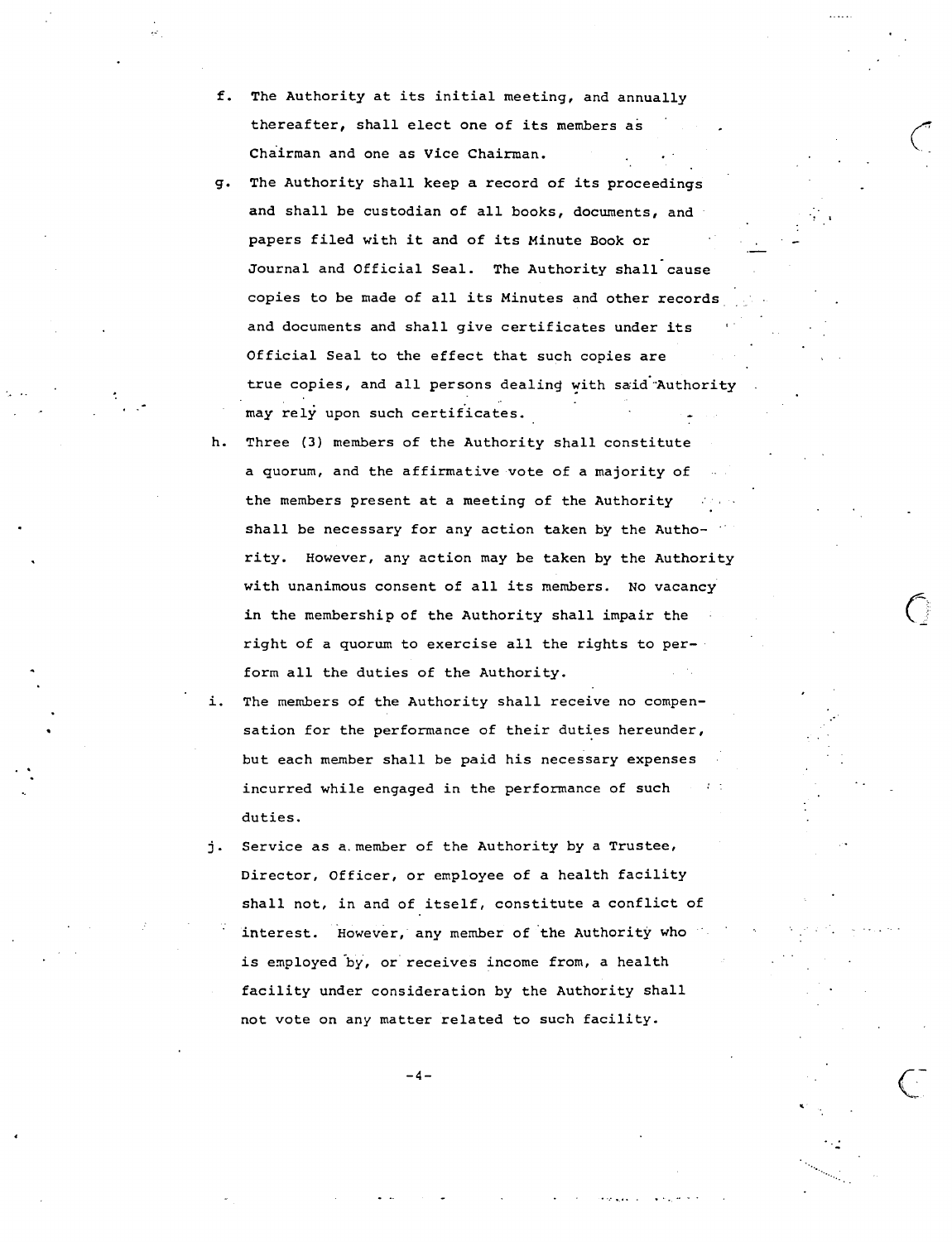Section 13-79. Powers of the Brevard County Health

.-

 $\big($ 

Facilities Authority: In order to properly fulfill their purpose in assisting health facilities in Brevard County in the acquisition, construction, financing and refinancing of projects in any incorporated or unincorporated area within the geographical limits of Brevard County, the Brevard County Health Facilities Authority is authorized and empowered:

- a. To adopt an Official Seal and alter the same at its pleasure;
- b. To maintain an office at such place or places in Brevard County as it may designate;
- c. To sue and be used in its own name and to plead and be impleaded;
- d. To acquire by purchase, lease, gift, or otherwise, or to obtain options for the acquisition of, any property, real or personal, improved or unimproved, for the acquisition, construction, operation or maintenance of any project;
- e. To construct, acquire, own, lease, repair, maintain, extend, expand, improve, rehabilitate, renovate, furnish and equip projects and to pay all or any part of the costs thereof from the proceeds of bonds of the Authority or from any contribution, gift, or donation or other funds made available to the Authority for such purpose;
- f. To make and execute agreements of lease, contracts, deeds, mortgages, notes and other instruments necessary or convenient in the exercise of the powers and functions conferred upon the Authority by this · ordinance; -
- g. To sell, lease, exchange, mortgage, transfer, or otherwise dispose of, or to grant options for any such purposes with respect to any project, or any real or personal property or interest therein;

 $-5-$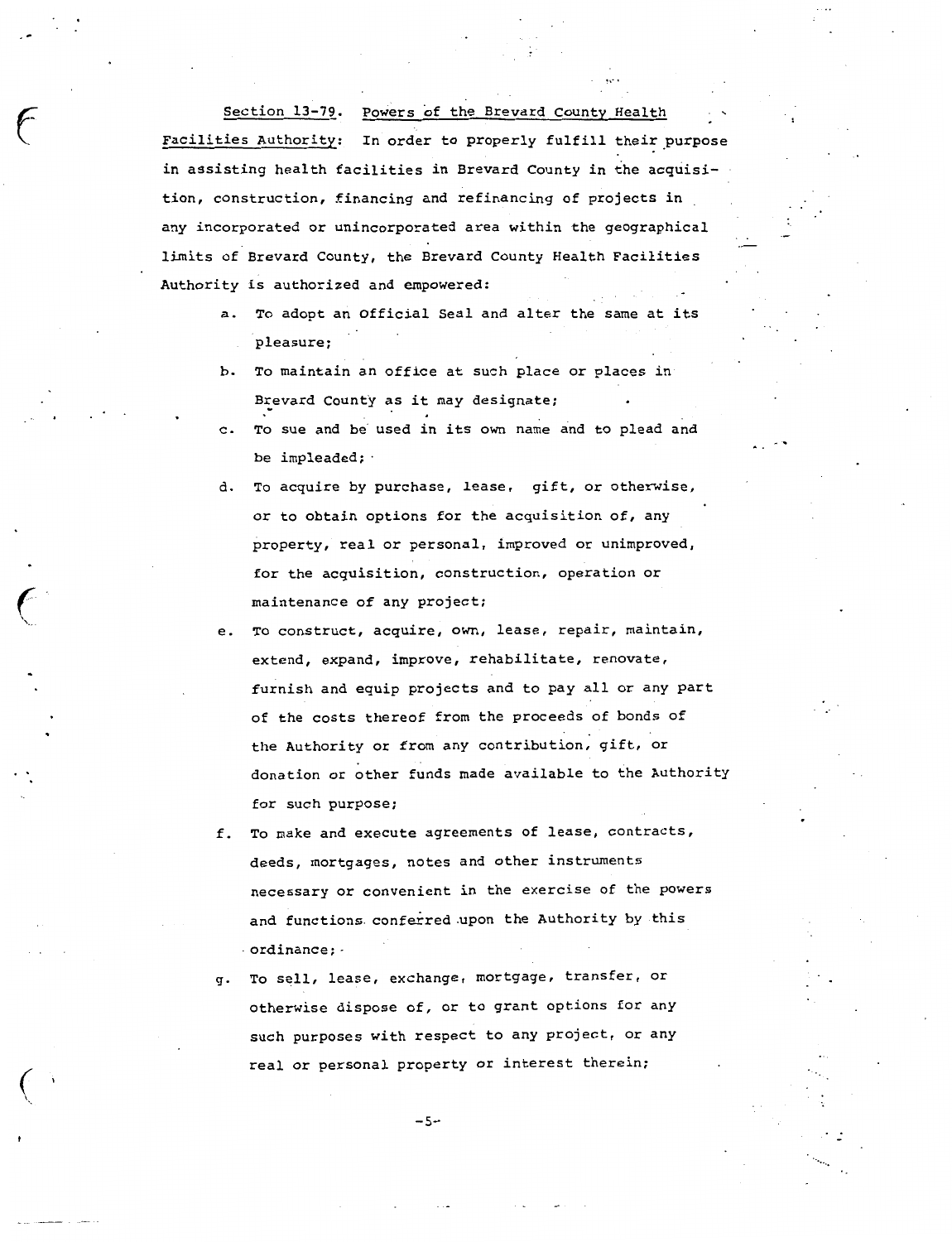- h. To pledge or assign any money, rents, charges, fees or other revenues and any proceeds derived from sales of property, insurance, or condemnation awards;
- i. To fix, charge, and collect rents, fees, and charges for the use of any project;
- j. To issue bonds for the purpose of providing funds to pay all or any part of the cost of any project and to issue refunding bonds;
- k. To employ consulting engineers, architects, surveyors, attorneys, accountants, financial experts, and such other employees and agents as may be necessary in its judgment and to fix their compensation;
- l. To acquire existing projects and to reimburse any health facility for the cost of such project in accordance with an agreement between the Authority·and the health facility; however, no such reimbursement shall exceed the total cost of the project as determined by the health facility and approved by the Authority;

 $\bigcirc$ 

- m. To acquire existing projects and to refund outstanding obligations, mortgages, or advances issued, made, or given by a health facility for the cost of such project;
- To charge to, and equitably apportion among, health facilities its administrative costs and expenses incurred in the exercise of the powers and duties conferred by this part;
- o. To mortgage any project and the site thereof for the benefit of the holders of the bonds issued to finance such project;
- p. To issue negotiable revenue bonds of the Authority for the purpose of paying all or any part of the cost of any project or projects for which a certificate of need has been obtained, or pursuant to subsections l. and m. above, for the purpose of

 $-6-$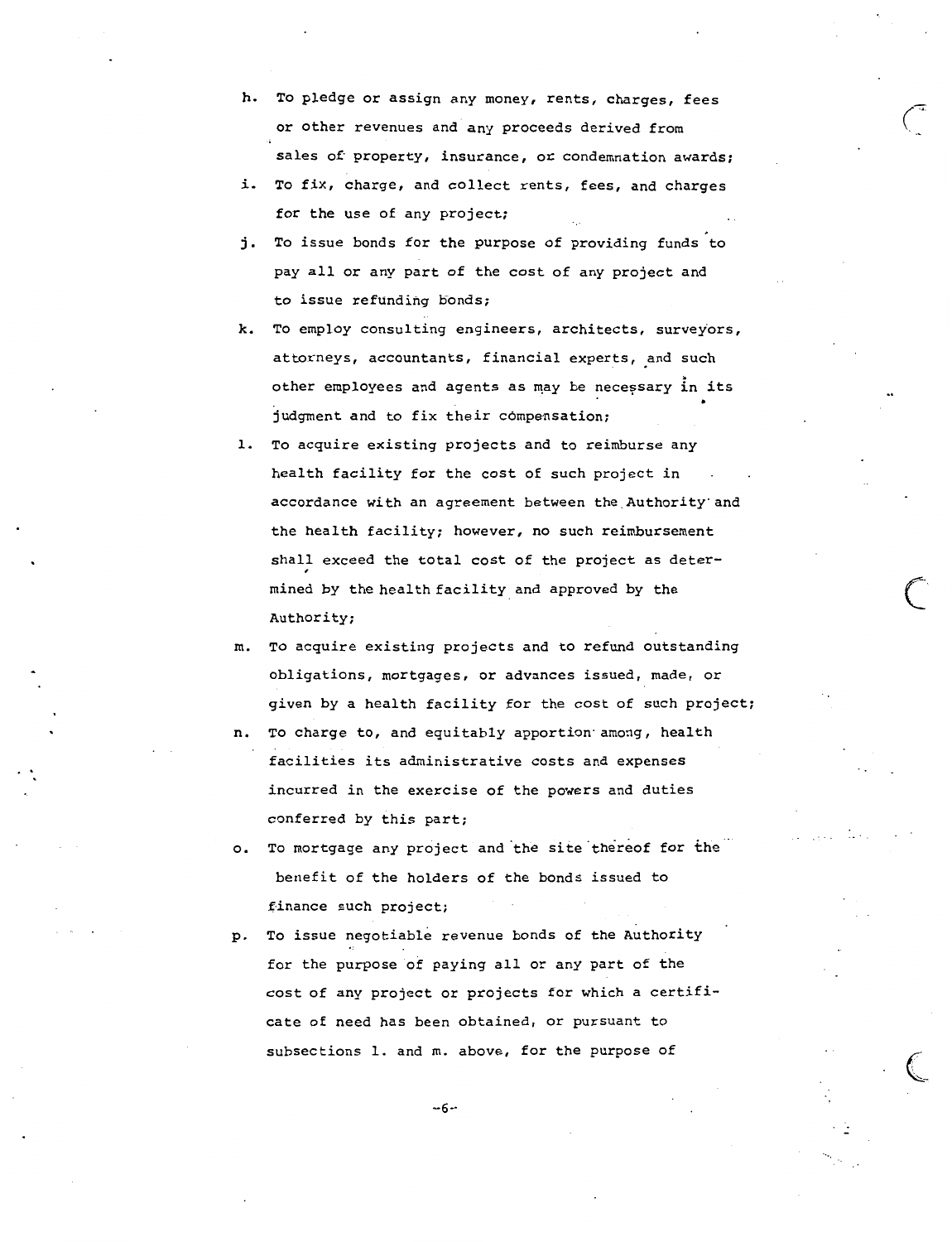paying all or any part of the cost of acquiring existing or completed health facility projects; *q.* To issue negotiable bond anticipation notes in anticipation of the sale of the revenue bonds permitted to be issued by subsection p. above, and to renew the same from time to time, but the maximum maturity of any such note, including renewals thereof, shall not exceed five (5) years from the date of issue of the original note; but, the revenue bonds and notes of every issue authorized by subsection p. above, and any anticipation notes issued pursuant to this subsection shall be issued according to the terms and provisions outlined in Section 154.219 of the Florida Statutes (1975);

r. To do all things necessary to carry out the above powers and purposes of the Brevard County Health Facilities Authority.

Notwithstanding the powers enumerated above, nothing herein shall be construed to authorize the Authority to pledge the credit of Brevard County or incur any liabilities or obligations in the name of Brevard County without explicit approval of the Board of -County Commissioners of Brevard County, Florida, nor shall the Authority incur any expenses not payable solely from revenues derived by projects undertaken by the Authority, unless specifically authorized to do so by the Board of County Commissioners of Brevard County, Florida.

Section 4. Designation and Appointment of Members: The following five (5) named persons are hereby designated and  $\frac{1}{2}$ appointed as members of the Brevard County Health Facilities for the respective terms prescribed below:

- l. JAMES E,·HOLMES shall serve for one (l) year;
- 2. DAVID M, JONES shall serve for two (2) years;
- 3. MRS. ROSS SCHLERNITZAUER shall serve for three (3) years;

-7-